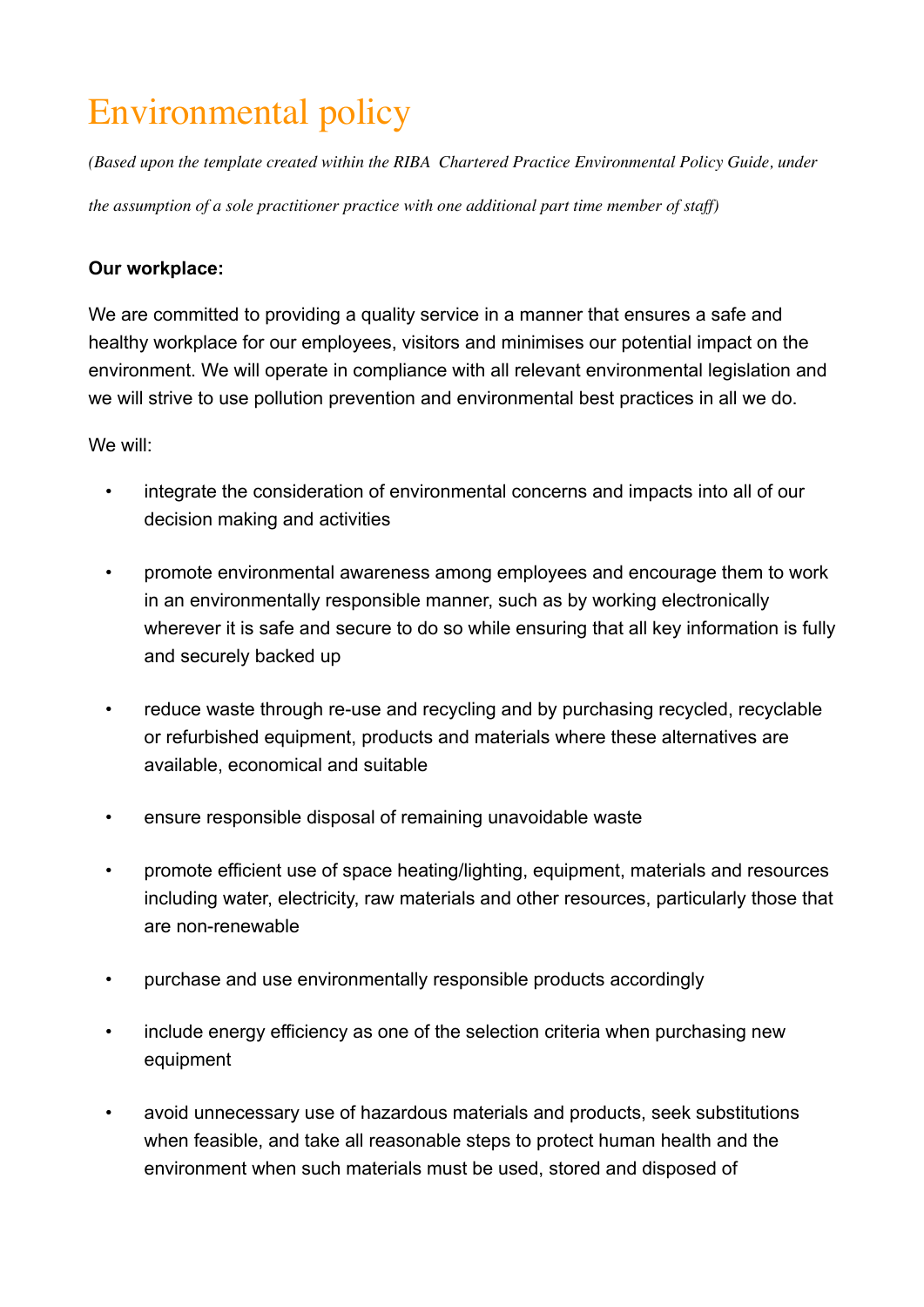- where required by legislation or where significant health, safety or environmental hazards exist, develop and maintain appropriate emergency response programmes
- communicate our environmental commitment to clients, customers and the public and encourage them to support it
- strive to continually improve our environmental performance and minimise the social impact and damage of activities by periodically reviewing our environmental policy in light of our current and planned future activities
- use public transport in preference to travel by car wherever it is possible and effective to do so.

Person responsible for workplace policy:-

 *John Wheatley Principal - 1st September 2017* 

## **Our designs:**

We recognise that the products of our designs will have far more environmental impact than our own operations therefore we are further committed to exercising our professional skills in such a way as to minimise environmental impact in so far as this is possible within the instructions received from our clients.

*(The expressed extent and relevance thereof, of our commitment will be dependent upon the exact scope of our appointment, but those commitments deemed not to be relevant should be registered as 'of significance' to other parties that may continue the project, beyond the initial appointment of John Wheatley Architecture).*

We are committed:

- to raise the awareness of clients about sustainability and environmental protection, and help the members of the design team to develop a shared vision of environmental aspirations
- to ensure as far as possible that building projects are supported by a travel plan that promotes sustainable travel choices through public transport and cycling provision
- to assess sites for their ecological value and microclimate, and ensure buildings make best use of the natural features of the site including sun, wind and landscape